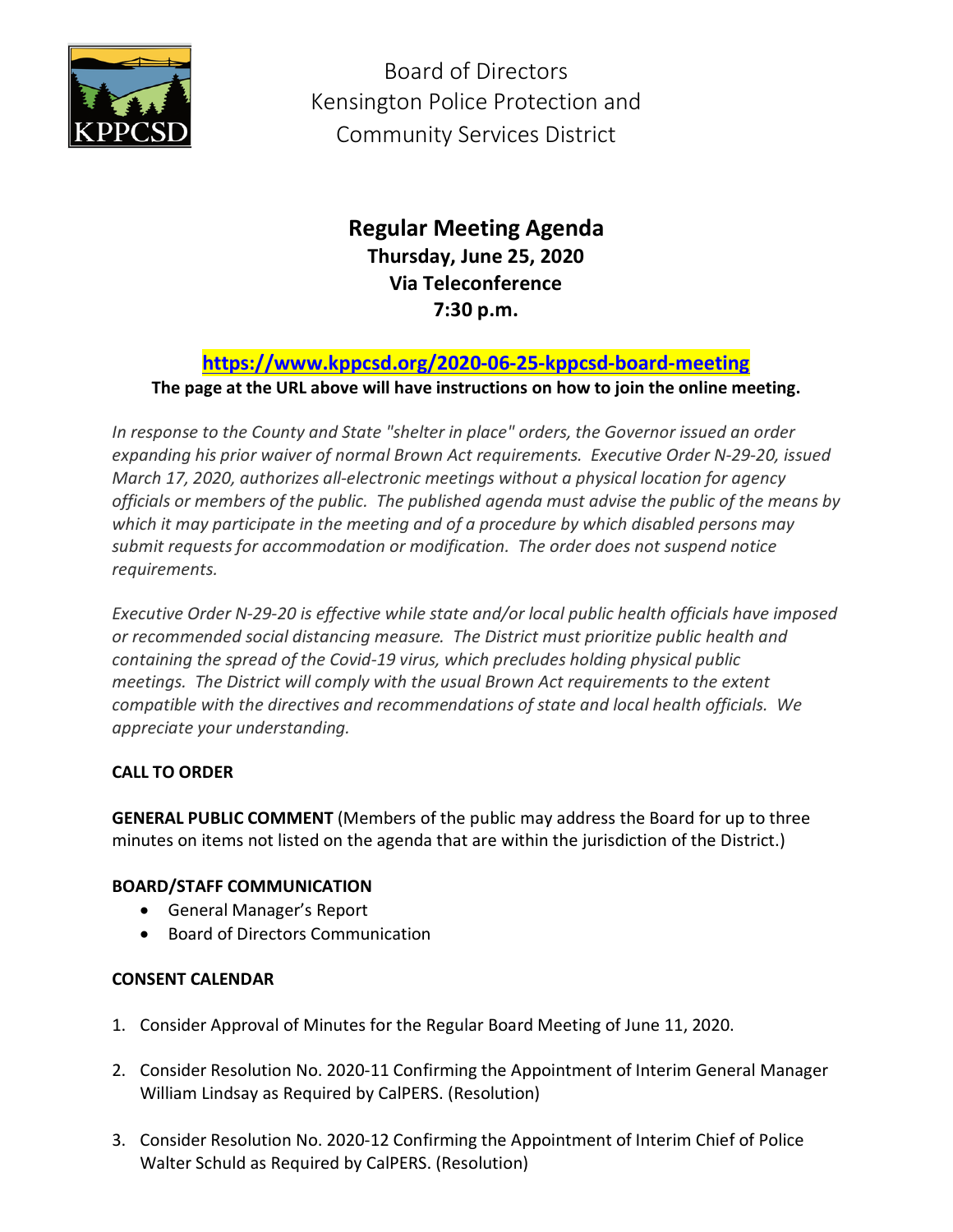- 4. Consider Approval of an Amendment to the Contract with the City of Albany Police Department to Provide Dispatch Services to the Kensington Police Department, Extending the Term for Three Years in an Amount Not to Exceed \$105,000 in Year One, with Annual CPI Increases in Years Two and Three. (Action)
- 5. Consider Resolution No. 2020-13 Updating Signature Authority for the Account at Mechanics Bank. (Resolution)

### **BOARD DISCUSSION AND DETERMINATION**

- 6. Review the Kensington Police Protection and Community Services District Proposed Fiscal Year 2020-21 Budget and Provide Direction to Staff. (Discussion)
- 7. Discuss and Consider Adopting a Resolution 2020-10 of the Board of Directors of the Kensington Police Protection and Community Services District Affirming the Establishment of the Appropriations Limit for Fiscal Year 2020-21. (Resolution)

## **ADJOURNMENT**

The next regular meeting will be held on July 9, 2020.